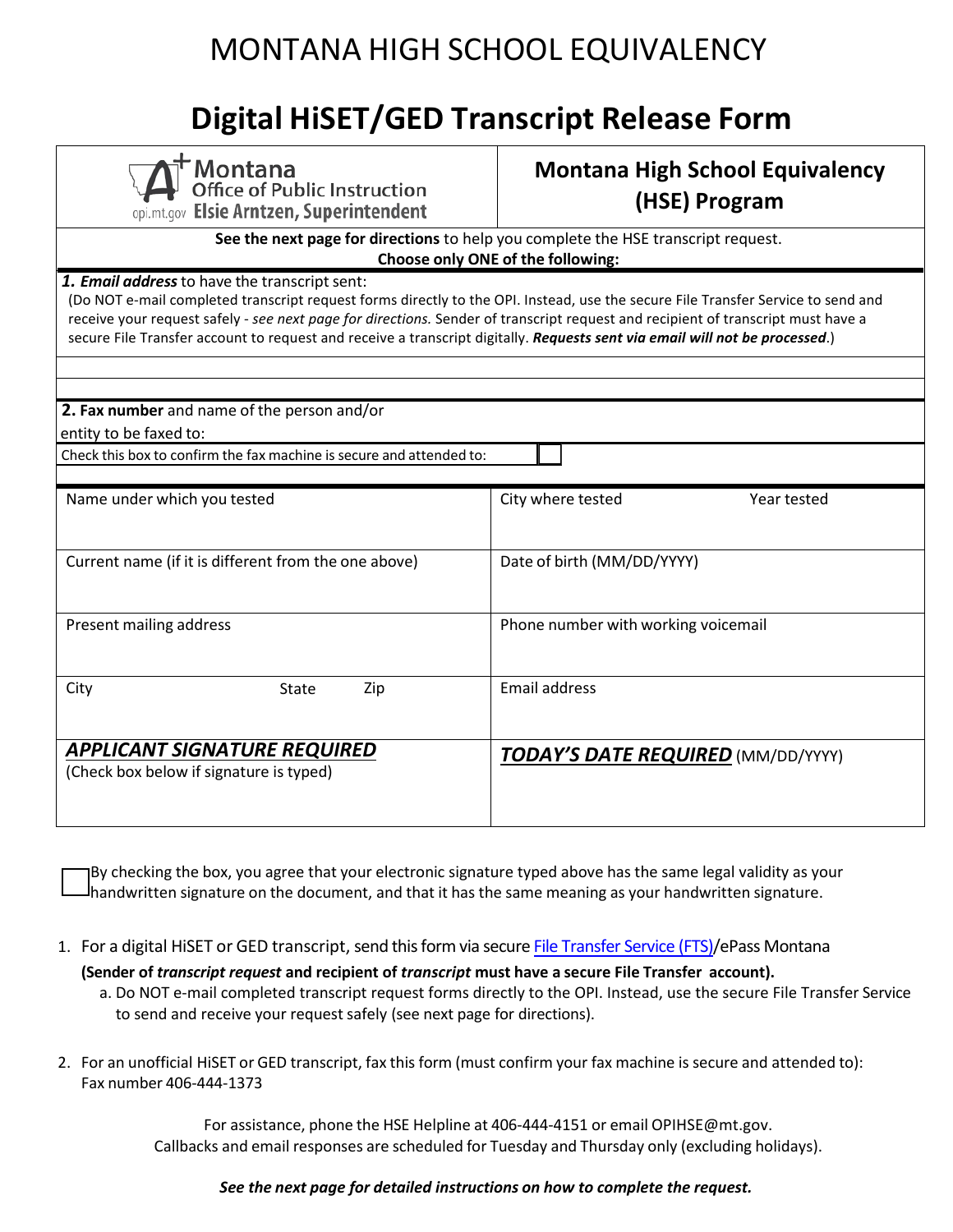# (HISET/GED) TRANSCRIPT RELEASE FORM DIRECTIONS

### *Requests are processed on a first come, first served basis***.** *Please plan accordingly.*  **Note: Transcript requests are processed on Tuesday and Thursday** *ONLY.*

Print out the HSE Transcript Request Form and fill it out as completely as you can to obtain records for

HiSET and GED testing completed in the state of Montana.

- 1. For a **digital** copy of your HSE transcript, use the **[secure File Transfer Service](https://transfer.mt.gov/Home/Login?EPassError=Unauthorized&ErrorCode=Unauthorized&ErrorMessage=You%20do%20not%20have%20access%20to%20the%20requested%20resource.&ReturnUrl=https%3a%2f%2ftransfer.mt.gov%2f) (FTS)**and digitally send the transcript request form to the Office of Public Instruction.
	- a. If you, the requester, are not the recipient of the digital transcript, it is your responsibility to make sure the recipient has a secure File Transfer Service account *before you send the request.* (e.g. sent to a college).
- MONTANA HIGH SCHOOL EQUIVALENCY<br>
/GED) TRANSCRIPT RELEASE FORM DIREC<br>
Note: Transcript requests are processed on Tuesday and Thursday ONLY.<br>
uests are processed on a first come, first served basis. <u>Please plan accordine</u><br> i. Note: a digital copy of a HSE record may only be considered official if it is sent directly to a higher education institution or employer from opihsefts@mt.gov via secure File Transfer Service. Make sure the institution or employer has a secure File Transfer Service Account.
	- b. **Do not email completed transcript requests forms directly to the OPI.**
	- c. Instead, use the secure File Transfer Service. **Our email is not secure, and your privacy is important.**
	- d. *For directions on how to use the file transfer service to request a digital transcript, proceed to page three of this document.* If more help is needed, visit the following links:
		- i. **[Montana File Transfer Service Instructions](https://transfer.mt.gov/Home/Instructions)** (videos in "Try the Demo" section)
		- ii. **[ePass Montana Account Setup & File Transfer Service -](https://opi.mt.gov/LinkClick.aspx?fileticket=tVyNxFJPB5g%3d&portalid=182) Digital Transcript**
	- e. For File Transfer Service Technical Support contact **[MT.Gov Technical Support](https://sitsd.mt.gov/About-Us/Contact-Us)**
	- f. *Download the Adobe Acrobat Reader* on your mobile device or computer and use it to fill out the transcript request form on-line (import to Acrobat). This form may not work if you do not have a PDF reader.
	- g. Please make sure you include a return email address that is associated with a file transfer service account.
	- h. File Transfer Service must run on one of the newest three Microsoft web browsers. Other browser versions are not fully supported and can prevent you from using the service.
	- i. If you have issues reading or accessing the document, please contact the OPI by emailing [opihse@mt.gov](mailto:opihse@mt.gov) or calling 406-444-4151.
	- j. Typical turnaround time is 1-5 business days.
- 2. For an **unofficial** copy of your transcript, **fax** the transcript request form to us.
	- a. Please make sure you include a working return fax number and confirm the fax inbox is secure and attended to (checkbox on page one of the form in the fax information section).
	- b. Typical turnaround time is 1-5 business days.
- transfer account or working fax number and confirmation that the fax machine is secure. 3. **Your request will be delayed** if we do not receive an email address associated with your secure file
	- a. We will make one attempt to call and email you if we do not find your record or if your request was delayed.

For assistance, phone the HSE Helpline at 406-444-4151 or email OPIHSE[@mt.gov](mailto:OPIHSE@mt.gov). Callbacks and email responses are scheduled for Tuesday and Thursday only (excluding holidays).